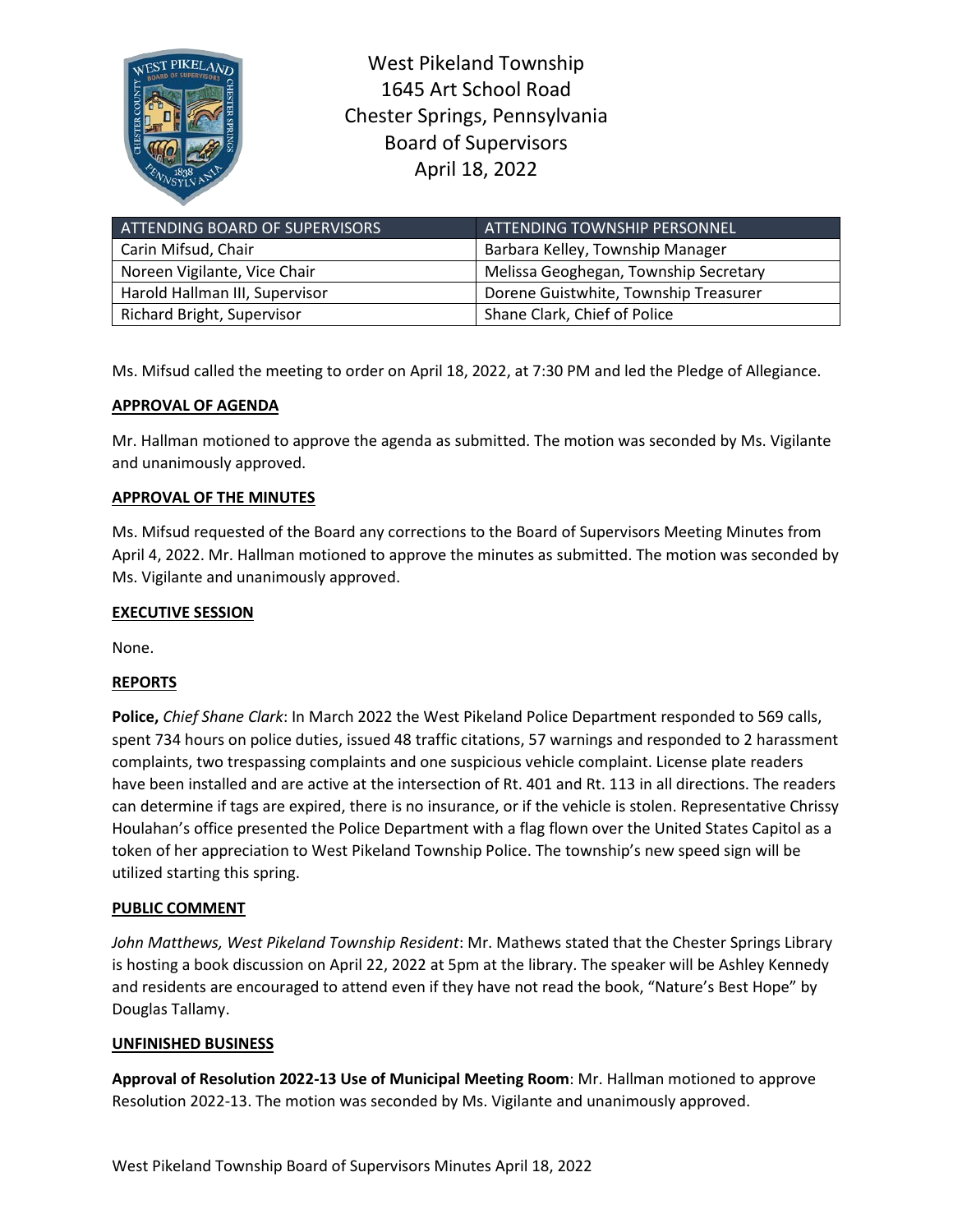**Approval of Facilities Use for Resolution 2022-13 Packet**: Ms. Vigilante motioned to approve Facilities Use for Resolution 2022-13 Packet. The motion was seconded by Dr. Bright and unanimously passed.

**Discuss Glass Wall Proposal**: Ms. Vigilante motioned to approve the services of Linn Architects for the project, not to exceed \$3,900. The motion was seconded by Dr. Bright and unanimously approved.

**Approval to go out to bid for ADA Compliant Sidewalk**: The Board requested clarification on lighting, railings and grass area for the sidewalk from the Township Engineer. Tabled.

**Approval of Insurance Payment for Palmer House Barn**: The Board requested clarification on the timing of the funds of the construction of the new structure. Tabled.

#### **NEW BUSINESS**

**Approval of Bills and Treasurer's Report:** Mr. Hallman III abstained from voting on the motion to pay Hallman's General Store WEX Bank EFT dated 04/13/2022 because of a conflict as the motion provides for a payment from West Pikeland Township to Hallman's General Store.

Dr. Bright motioned to approve the Treasurer's Report and the Bills. The motion was seconded by Ms. Vigilante and unanimously approved.

**Approval of Cricket Pitch at Pine Creek Park:** Denied.

**Approval of Park Facility and Field Use Policy**: Mr. Hallman motioned to approve the Park Facility and Field Use Policy. The motion was seconded by Dr. Bright and unanimously approved.

**Approval of Keystone 10 Million Trees Project at Pine Creek Park**: Mr. Hallam motioned to approve the plantings and the purchase of supplies not to exceed \$500. The motion was seconded by Dr. Bright and unanimously approved.

**Approval of Gutter Discharge Pipe for Front Courtyard**: Dr. Bright motioned to approve the estimate by D & L Construction at a cost of \$3,795, with the addition of one more cleanout. The motion was seconded by Mr. Hallman and unanimously approved.

**Approval of ACMEC Escrow Release**: Mr. Hallman motioned to approve the release of ACMEC escrow per Dan Daley's recommendation. The motion was seconded by Ms. Vigilante and unanimously approved.

**Approval of Administration Building Repairs**: Dr. Bright motioned to approve vent cleaning by INX Indoor Air Quality not to exceed \$9,440. The motion was seconded by Ms. Vigilante and unanimously approved. Dr. Bright motioned to approve mold remediation by INX Indoor Air Quality not to exceed \$9,500. The motion was seconded by Ms. Vigilante and unanimously approved. Mr. Hallman motioned to approve plumbing by Tim Dean Plumbing not to exceed \$3,000. The motion was seconded by Dr. Bright and unanimously approved. Mr. Hallman motioned to approve building repairs by Harding Handyman and Remodeling LLC not to exceed \$7,000. The motion was seconded by Dr. Bright and unanimously approved.

#### **ANNOUNCEMENTS**